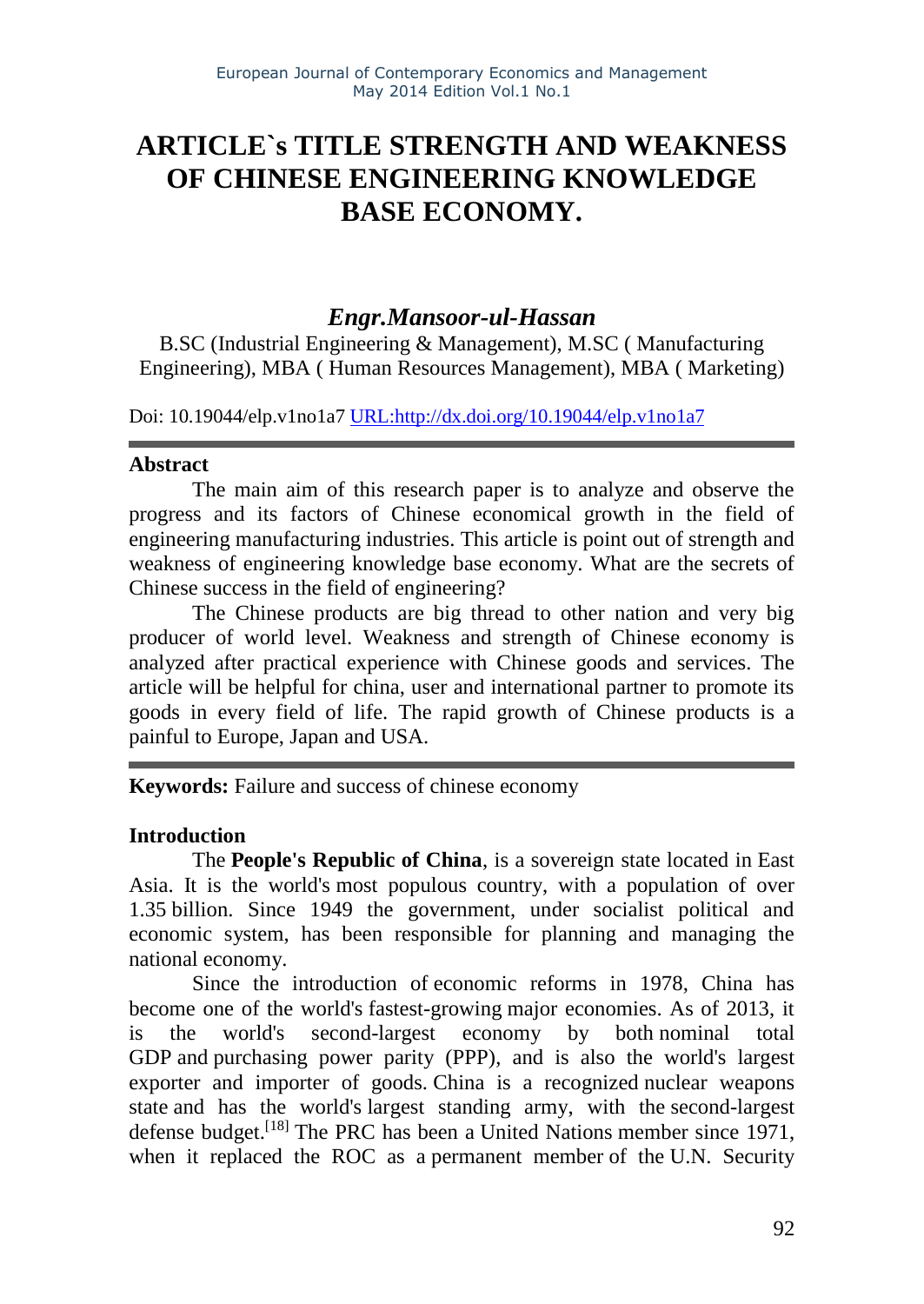[Council.](http://en.wikipedia.org/wiki/United_Nations_Security_Council) China is also a member of numerous formal and informal multilateral organizations, including the [WTO,](http://en.wikipedia.org/wiki/World_Trade_Organization) [APEC,](http://en.wikipedia.org/wiki/Asia-Pacific_Economic_Cooperation) [BRICS,](http://en.wikipedia.org/wiki/BRICS) the [Shanghai](http://en.wikipedia.org/wiki/Shanghai_Cooperation_Organisation) [Cooperation Organisation,](http://en.wikipedia.org/wiki/Shanghai_Cooperation_Organisation) th[eBCIM](http://en.wikipedia.org/wiki/BCIM) and the [G-20.](http://en.wikipedia.org/wiki/G-20_major_economies) China is a regional power within Asia and has been characterized as a [potential superpower](http://en.wikipedia.org/wiki/Potential_superpowers) by a number of commentators**.**



# **STRENGHTH OF CHINA**

# **1. National Economy**

The Chinese is based on national economy with sincere and dedicated nation under a wise leadership. This is very strength. A world Private company cannot compete with any national company of china with help of huge financial support. The Chinese international firms have won many projects on base of financial support from country. The Chinese firms have completed many projects with own finance but the payment after completion of project due to only national economy. Any international private company cannot fulfill a complete project with own finance with zero advance and payment recover after completion of project. It is only possible due to national economy and country owns your back. The state has too many resources as compeer to a private company. The Hawaii telecom company has won many projects on base national economy as compare to Ericsson, Nortel, Siemens, and Nokia etc. The Chinese bank gave to much financial support to all firms in bulk and unlimited with very low interest. The national economy is best strength of china to win any type of project and business at international level which cannot compete any other country in the world.

#### **2. STRONG MANUFACTURING BASE**

A giant Chinese manufacturing strength is very important and unbelievable as compare to other country.

The manufacturing firm can manufacture any type of product within define production cost and quality depend of the order to complete in any country. The Chinese firms are very liberal in their brand and customers can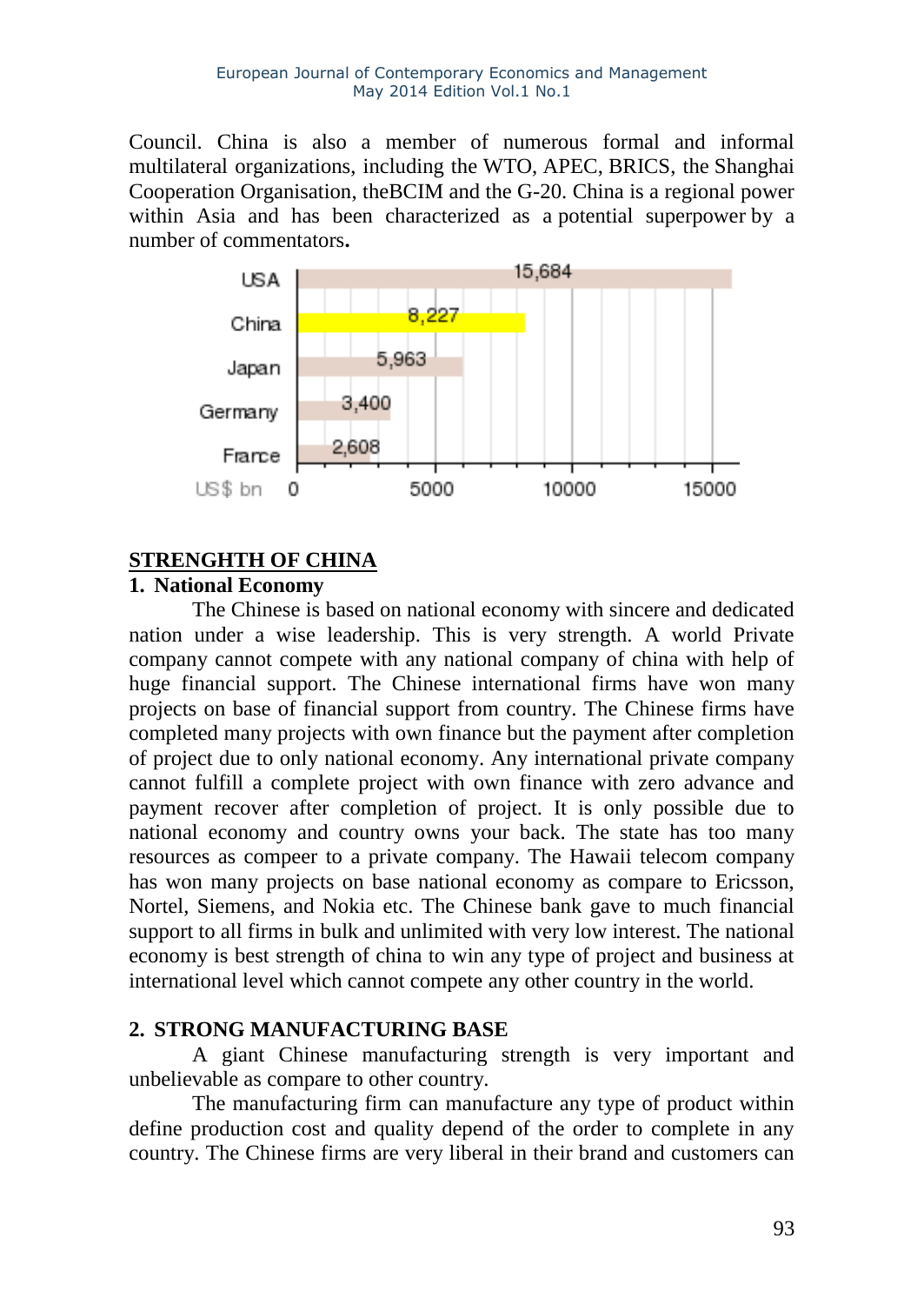use their own brand in their native country for marketing. The china is biggest import and export in this time for manufacturing goods and purchased whole scrap from whole world for re-engineering. The Chinese manufacturing firms can manufacture the products on the demand of customers' limitations according to market with help of technical expert.

The manufacturing Industry and construction account for about 48% of China's GDP. China [ranks second](http://en.wikipedia.org/wiki/List_of_countries_by_GDP_sector_composition) worldwide in industrial output. Major industries include mining and ore processing; [iron](http://en.wikipedia.org/wiki/Iron) and [steel;](http://en.wikipedia.org/wiki/Steel) [aluminum](http://en.wikipedia.org/wiki/Aluminum)[;coal;](http://en.wikipedia.org/wiki/Coal) [machinery;](http://en.wikipedia.org/wiki/Machinery) [armaments;](http://en.wikipedia.org/wiki/Armaments) [textiles](http://en.wikipedia.org/wiki/Textiles) and [apparel;](http://en.wikipedia.org/wiki/Apparel) [petroleum;](http://en.wikipedia.org/wiki/Petroleum) [cement;](http://en.wikipedia.org/wiki/Cement) [chemical;](http://en.wikipedia.org/wiki/Chemical) [fertilizers;](http://en.wikipedia.org/wiki/Fertilizers) [food processing;](http://en.wikipedia.org/wiki/Food_processing) [automobiles](http://en.wikipedia.org/wiki/Automobile) and other transportation equipment including rail cars and locomotives,ships,andaircraft; [consumerproducts](http://en.wikipedia.org/wiki/Consumer_products) including [footwear,](http://en.wikipedia.org/wiki/Footwear) toys, and [electronics;](http://en.wikipedia.org/wiki/Electronics) [telecommunications](http://en.wikipedia.org/wiki/Telecommunications) & [information](http://en.wikipedia.org/wiki/Information_technology)  [technology.](http://en.wikipedia.org/wiki/Information_technology)

#### **3. STATE SINCERE ECONOMICAL STRATEGY & POLICY**

China has become a preferred destination for the relocation of global manufacturing facilities. Its strength as an export platform has contributed to incomes and employment in China. The state-owned sector still accounts for about 40% of GDP. In recent years, authorities have been giving greater attention to the management of state assets — both in the financial market as well as among state-owned-enterprises — and progress has been noteworthy. China, therefore, still imports significant quantities of specialized steels. Overall industrial output has grown at an average rate of more than 10 percent per year, having surpassed all other sectors in [economic](http://en.wikipedia.org/wiki/Economic_growth) growth and degree of [modernization.](http://en.wikipedia.org/wiki/Modernization) Industrial output [growth 1978-2006](http://www.chinability.com/Industrial%20output.htm) Some heavy industries and products deemed to be of national strategic importance remain state-owned, but an increasing proportion of lighter and [consumer-](http://en.wikipedia.org/wiki/Consumer)oriented manufacturing firms are privately held or are private-state [joint ventures.](http://en.wikipedia.org/wiki/Joint_venture)

Since the 1950s, the trend away from the agricultural sector toward industrialization has been dramatic, and is a result of both policy changes and free market mechanisms. During the 1950s and 1960s, heavy industry received most attention and consequently grew twice as rapidly as agriculture. After the reforms of 1978, more attention to the agricultural sector as well as a move away from heavy industry toward light resulted in agricultural output almost doubling with only marginal increases for industry.

Before 1978, state-owned and collectively owned enterprises represented 77.6 percent and 22.4 percent respectively of China's exclusively [public-ownership](http://en.wikipedia.org/wiki/Public-ownership) economy. The policy of reform and openingup has given extensive scope to the common development of various economic sectors. Individual and private industrial enterprises and enterprises have mushroomed with investment from outside mainland China.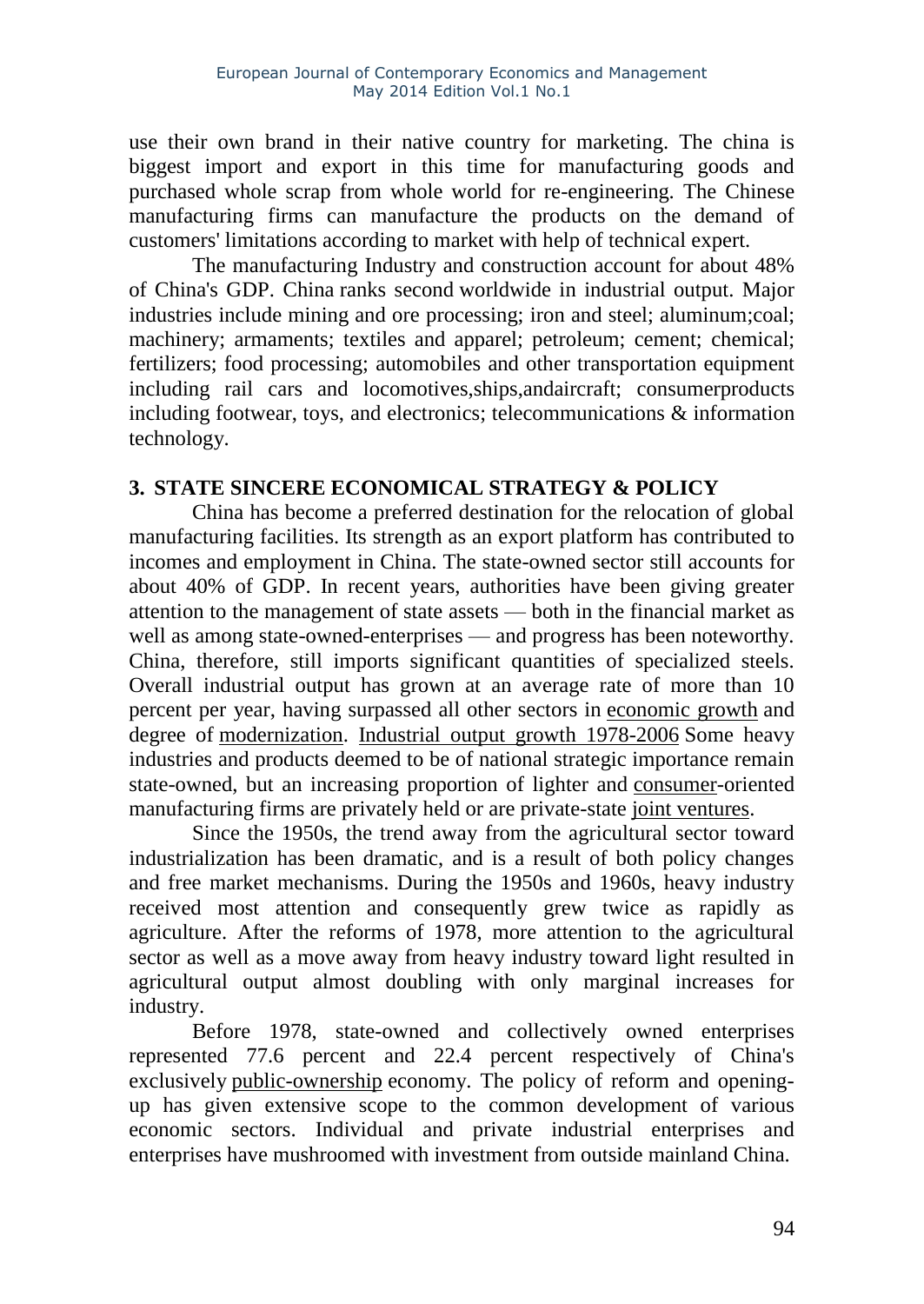# **4. DECISION ON TECHNICAL GROUND BY PROFESSIONAL PERSON**

The china is giving too much value, respect and important technical person engineers, scientists and economist on base of action depend upon thinking by Islamic theory. Rest of world, they are not giving proper value, benefits and important in national economical policy and strategy. Many under developing and developed are making their policy according to nationalism.

The nation and state have too much resources and wealth as compare to a private company which cannot compete in front of public limited company. The technical, professional, engineers, scientists and technician are people to develop the nation and its economy under the engineering base economy and engineering manufacturing goods. The technical decision should taking on pure technical base without interference of political pressure.

Domestically, modernization and economic growth has been the focus of the reformist policies introduced by Deng [Xiaoping,](http://en.wikipedia.org/wiki/Deng_Xiaoping) and in attempting to achieve this, the leadership has implemented the [Four](http://en.wikipedia.org/wiki/Four_Modernizations)  [Modernizations](http://en.wikipedia.org/wiki/Four_Modernizations) Program that lays special emphasis on the fields of agriculture, industry, education, science and technology, and defense.

# **5. PHILOSOPHY OF CHINA UNBELIEVABLE GROWTH**

The Chinese forefather implemented a saving and efficient utilization of nation resources for achieving huge goals and objectives at national level. The leaders adopted a simple living standard like, house, running the bicycle whole nation and passing life within the limitation of resources. They did not took the load and enjoy the life on the money others like Pakistan. The whole nation and its leaders decided to do something outstanding after saving the money and best utilization of national resources in field of science and technology under sincere, honesty and dedication like Japanese.

They made the plan, policy and strategy to compete and manufacture at world level though very cheap product as compare to Europe and USA. They are started manufacturing small items like lock three cycles at very cheap in internal level. They have manufacturing the cheapest lock and said close all world companies with also our china lock. The world industries will be closed in future due to very cheap Chinese product and closing lock will also make in china. This is level of thinking and wisdom of whole Chinese united nation for achieving unbelievable goals and objective by MBO techniques at national level.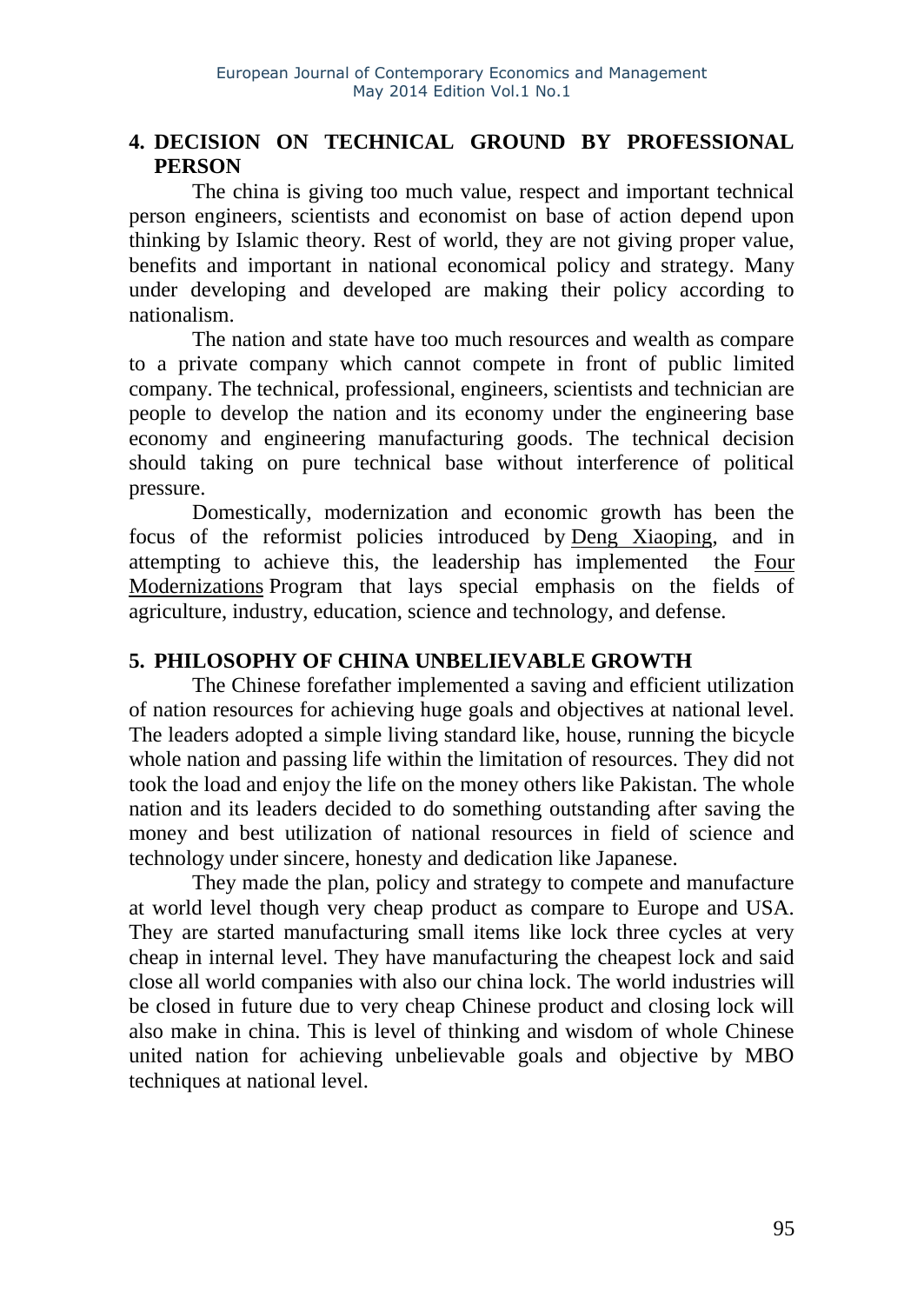# **6. PHILOSOPHY OF CHEAP GOODS AND SERVICES AT INTERNATIONAL LEVEL**

Philosophy of cheap goods and service at intentional level means to defeat and compete the quality, expensive goods and service with the help of forefather's philosophy and wisdom.

They have introduced the new philosophy of disposal items and through it after used in small items. The countries and companies cannot compete in low price, service and manufacturing facilities running under very cheap utilities. They have made the world largest Hydro-Dam three Gorges which can produce 22,500 MW electricity.

They government gave too much benefits and service for local and international companies to manufacturing the goods in china with best available best service and cheap utilities. Now the maximum world products are manufactured and came through china due to best manufacturing environment. The price of goods and service is two to three time less as compare to other international world brand from every small item to heavy machinery and equipment.

#### **7. CHINESE EMBASSY ROLE IN WHOLE WORLD**

The Chinese embassy and its official played vital role for industrial and manufacturing revolution in china which is threat of whole developed countries. They got the information for industrial development and manufacturing revolution after study the business opportunity in every country of the world. They provided the very important information and guidelines to government about planning, policy and strategy for business development. They also played very active role in every level of meeting to get business from every countries.

#### **8. WHOLE NATION EFFORT AND DEDICATION**

This tremendous and unbelievable success story of china is due to only whole nation & authority collect effort for development of rapid growth economy. This is second nation success story after Japanese nation. If someone decided to achieve outstanding goals and objectives but condition is whole nation collective efforts and sincerity for single goals and targets.

The Chinese nation achieved this level of engineering in two stage policy and strategy

- 1. First saving the national resources and income as whole nation.
- 2. Secondly best utilization of saving and national income for industrial revolution.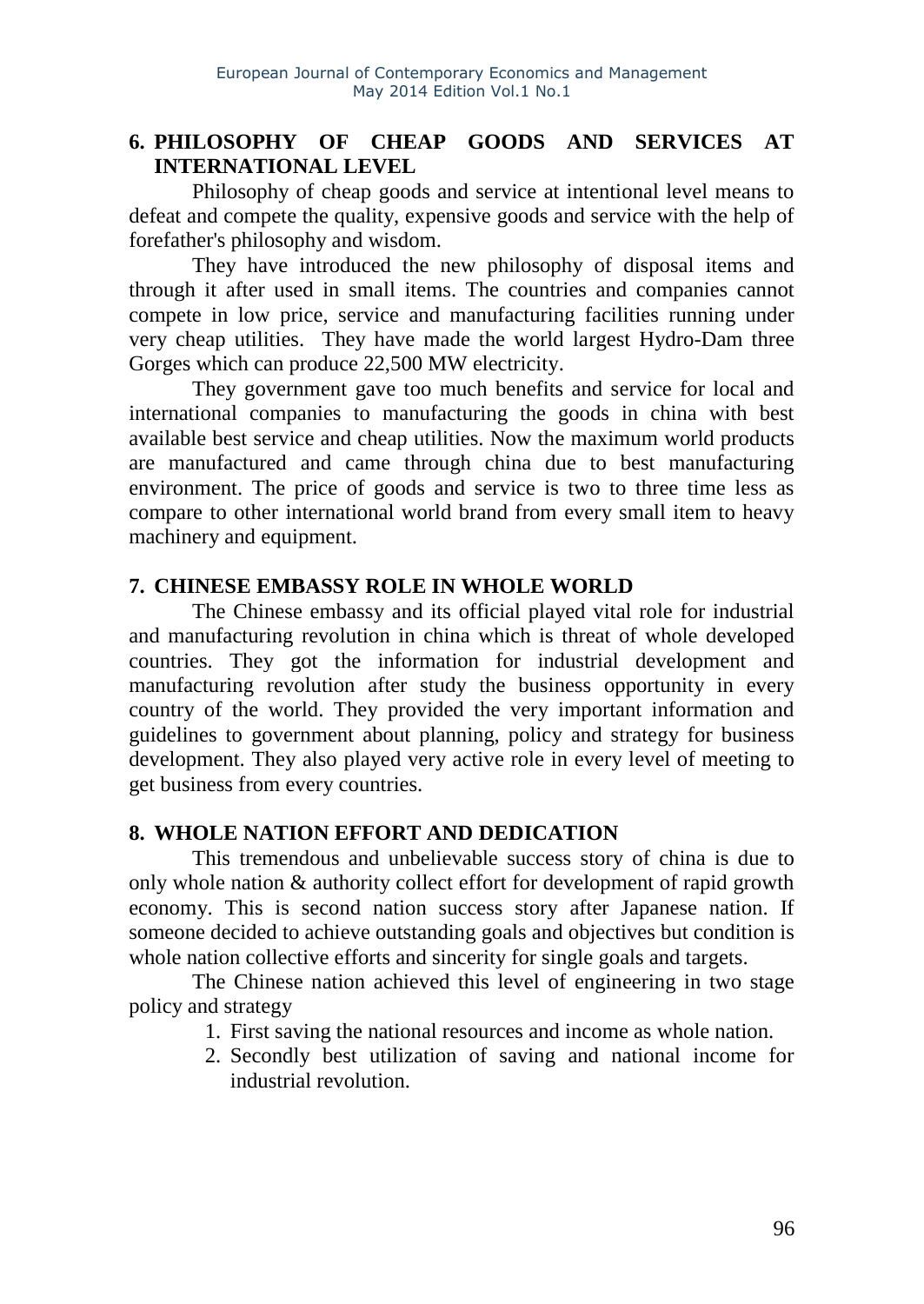# **9. CHEAP INDUSTRIAL & MANUFACTURING REVOLUTION & STRATEGY**

The Chinese nation introduced a new concept of cheap industrial and manufacturing goods as compare to very expensive in cheap industrial revolution, whenever are already available in the market like Japanese, USA and Europe products. The Chinese engineers and planner decided to produce too much cheap product as compare to high quality from small and consumer able items after studying the purchasing of power of the customers country to country and its economy. This strategy is succeed only due to whole nation direction and government planning on one page and facilitate to each others for achieving the major goals and objective of national level. They designed and developed the industrial economics zone, city and industries on technical ground for achieving productivity and cost reduction with help of engineer and designers on non-agricultural land along all required facilities and cheap utilizes for good industrial environment due to great infrastructure.

#### **10. RAPID INDUSTIAL OUTPUT**

China has achieved a rapid increase in the gross value of industrial output (used before China switched to [GNP](http://en.wikipedia.org/wiki/Gross_national_product) accounting in 1986), which, according to official Chinese statistics, rose by 13.3% annually between 1950 and 1979.

The coastal provinces of [Jiangsu,](http://en.wikipedia.org/wiki/Jiangsu) [Guangdong,](http://en.wikipedia.org/wiki/Guangdong) [Shandong,](http://en.wikipedia.org/wiki/Shandong)[Shanghai](http://en.wikipedia.org/wiki/Shanghai) and [Zhejiang](http://en.wikipedia.org/wiki/Zhejiang) provinces together account for close to 33% of the country's total industrial output and most of its merchandise exports. One key factor in this industrial geography has been the government's establishment of several [Special Economic](http://en.wikipedia.org/wiki/Special_Economic_Zone) Zones in [Guangdong,](http://en.wikipedia.org/wiki/Guangdong) [Fujian](http://en.wikipedia.org/wiki/Fujian) and [Hainan](http://en.wikipedia.org/wiki/Hainan) provinces, and its designation of over 14 "open coastal cities" where foreign investment in export-oriented industries was actively encouraged during the 1980s.

China's [cotton](http://en.wikipedia.org/wiki/Cotton) [textile](http://en.wikipedia.org/wiki/Textile) industry is the largest in the world, producing yarn, cloth, woolen piece goods, knitting wool, silk, jute bags, and synthetic fibers. [Labor-intensive](http://en.wikipedia.org/wiki/Labor-intensive) [light industries](http://en.wikipedia.org/wiki/Light_industries) played a prominent role in the industrial boom of the late 1980s and early 1990s, accounting for 49% of total industrial output, but heavy industry and high technology took over in the late 1990s. In addition to garments and textiles, output from light industry includes footwear, toys, food processing, and consumer electronics. Heavy [industries](http://en.wikipedia.org/wiki/Heavy_industries) include iron and steel, coal, machine building, armaments, petroleum, cement, chemical fertilizers, and autos. [High](http://en.wikipedia.org/wiki/High_technology) [technology](http://en.wikipedia.org/wiki/High_technology) industries produce high-speed computers, 600 types of semiconductors, specialized electronic measuring [instruments,](http://en.wikipedia.org/wiki/Measuring_instrument) and telecommunications equipment.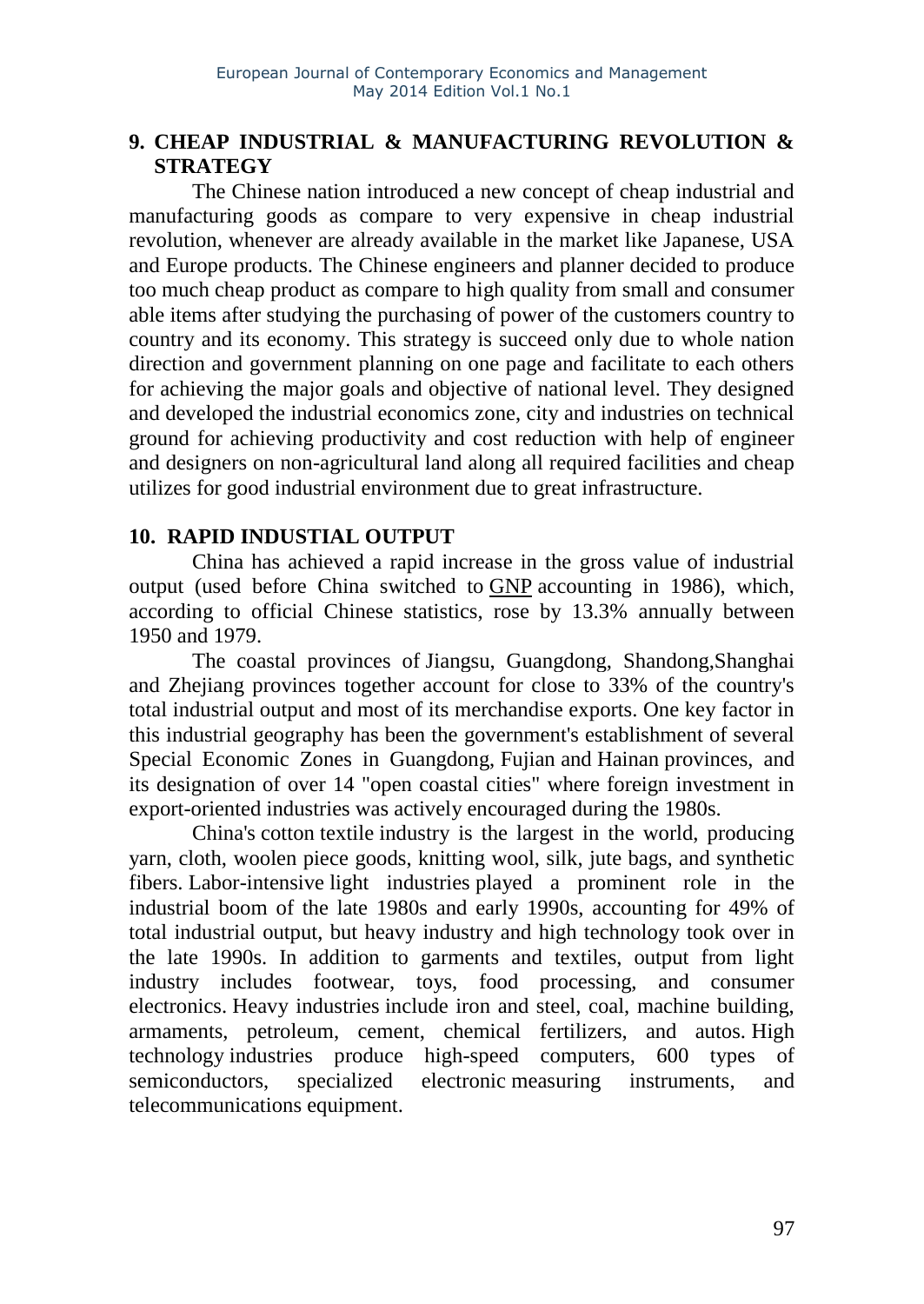# • **MACHINERY MANUFACTURING**

China's [machinery](http://en.wikipedia.org/wiki/Machinery) manufacturing industry can provide complete sets of large advanced equipment, including large gas turbines, large pump storage groups, and nuclear power sets, ultra-high voltage direct-current transmission and transformer equipment, complete sets of large metallurgical, fertilizer and petro-chemical equipment, urban light rail transport equipment, and new papermaking and textile machinery.

# • **THE ENERGY PRODUCTION**

[Thermal,](http://en.wikipedia.org/wiki/Thermal_power) [hydro](http://en.wikipedia.org/wiki/Hydropower) and [nuclear power](http://en.wikipedia.org/wiki/Nuclear_power) industries are the fastest growing of all industrial sectors. At the end of 2009, the installed capacity of generators totaled 874 million kW, and the total generated [electricity](http://en.wikipedia.org/wiki/Electricity) came to 3.2 trillion KWH, ranking second in the world. Three gorges world largest hydro-dam which can produce 22,500 MW power.

#### • **AUTOMOBILE**

An example of an emerging heavy [industry](http://en.wikipedia.org/wiki/Heavy_industry) is [automobile](http://en.wikipedia.org/wiki/Automobile) manufacture, which has soared during the reform period. In 1975 only 139,800 automobiles were produced annually, but by 1985 production had reached 443,377, then jumped to nearly 1.1 million by 1992 and increased fairly evenly each year up until 2001, when it reached 2.3 million. In 2002 production rose to nearly 3.3 million and then jumped again the next year to 4.4 million. Domestic sales have kept pace with production.

# • **STEEL PRODUCTION**

Concomitant with automotive production and other [steel-](http://en.wikipedia.org/wiki/Steel)consuming industries, China has been rapidly increasing its steel production. [Iron](http://en.wikipedia.org/wiki/Iron_ore)  [ore](http://en.wikipedia.org/wiki/Iron_ore) production kept pace with steel production in the early 1990s but was soon outpaced by imported iron ore and other metals in the early 2000s. Steel production, an estimated 140 million tons in 2000, rose to more than 420 million tons by 2007.

# • **TRADE RELATIONS**

In recent decades, China has played an increasing role in calling for free trade [areas](http://en.wikipedia.org/wiki/Free_trade_area) and security pacts amongst its Asia-Pacific neighbors. In 2004, it proposed an entirely new [East Asia](http://en.wikipedia.org/wiki/East_Asia_Summit) Summit (EAS) framework as a forum for regional security issues. The EAS, which includes [ASEAN](http://en.wikipedia.org/wiki/ASEAN_Plus_Three) Plus [Three,](http://en.wikipedia.org/wiki/ASEAN_Plus_Three) India, Australia and New Zealand, held its inaugural summit in 2005. China is also a founding member of the Shanghai Cooperation Organization (SCO), along with Russia and the Central Asian republics. China became a member of the World Trade Organization (WTO) on 11 December 2001 and also with USA, Africa etc.

# • **ECONOMY**

As of 2013, China has the [world's second-largest economy](http://en.wikipedia.org/wiki/List_of_countries_by_GDP_(nominal)) in terms of nominal GDP, totaling approximately US\$9.3253 trillion according to the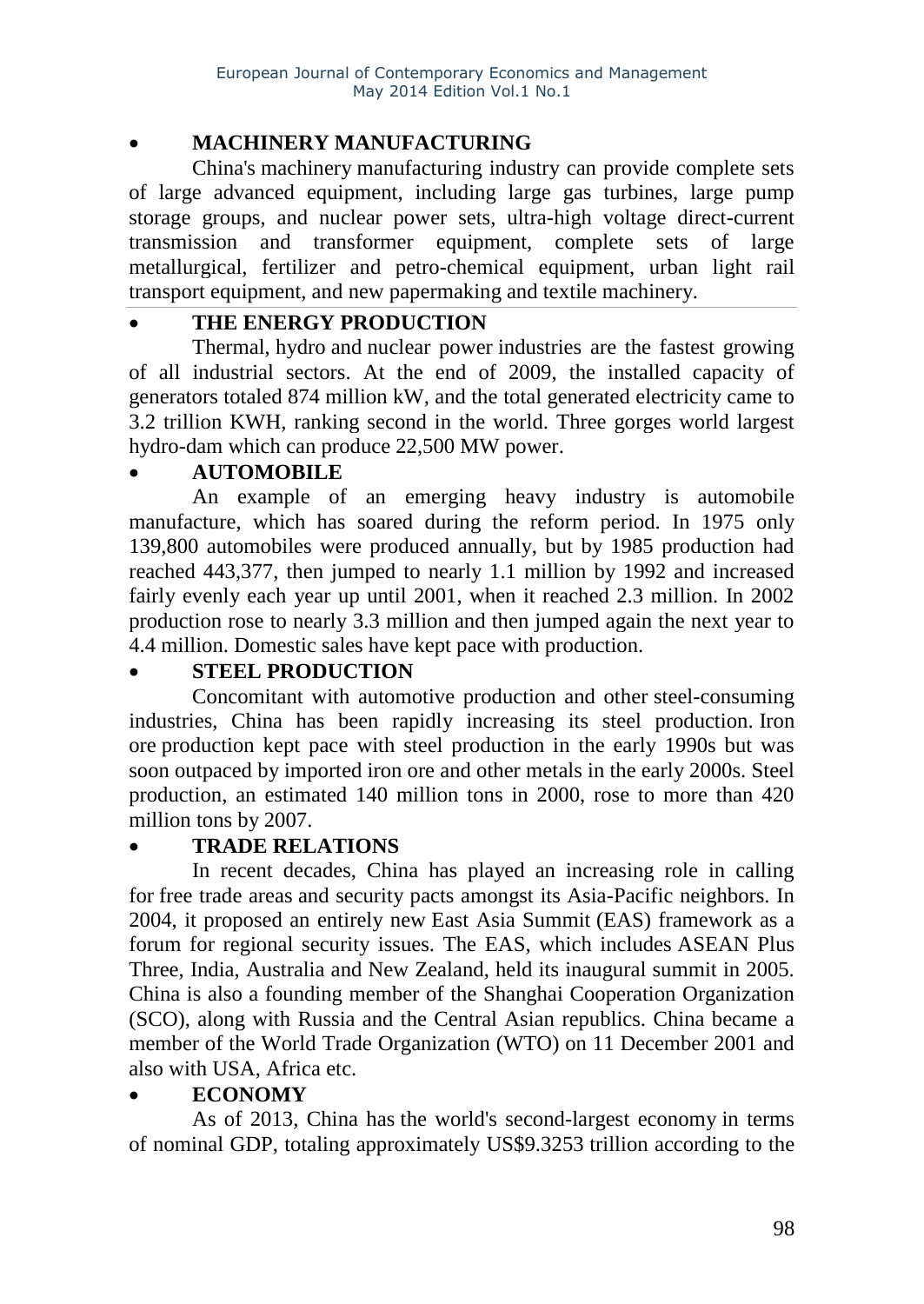National Bureau of Statistics of the People's Republic of China.<sup>[\[12\]](http://en.wikipedia.org/wiki/China#cite_note-imf2-18)</sup> If purchasing [power parity](http://en.wikipedia.org/wiki/Purchasing_power_parity) (PPP) is taken into account (US\$12.405 trillion in 2012, US\$14.9614 trillion in 2013), China's economy is again second only to the United States.

#### **WEAKNESS OF CHINESE ENGINEERING BASE ECONOMY**

China's economy weakened sharply during the first two months of the year, deepening concerns that growth in the world's second-largest economy would decelerate further. The country's top leaders now have tough decisions about whether to set aside economic overhaul measures that could pinch growth in the short-term. The slowdown was across the board, including retail, manufacturing, housing and investment, as the National Bureau of Statistics released a raft of data on Thursday for January and February, which was combined to adjust for distortions from the Chinese Lunar New Year holiday. Some of the results were the weakest since the global financial crisis of 2009. "This is terrible," said Liu Li-Gang, a Hong Kong-based economist at ANZ [Bank.](http://quotes.wsj.com/AU/ANZ) [ANZ.AU](http://quotes.wsj.com/AU/ANZ) +0.33% "I wasn't expecting high figures. The main weakness and failure are Chinese production and its product due to following reasons and negligence.



# **1. MAIN FOCUSES ON SALES BUT NEGLECTED ALL MATTERS.**

The china is doing main focus on sales activities on base of cheap price & cost at every sector consumer and industrial production like job production, batch production and job production categories. They have major advantages of cheap product due to cheap labor, material, government strategy and policy, financial support and huge cheap infrastructure utilizes. The china has implemented only policy and strategy to produce cheap product and sell it all over the world but they neglected and left the customers in all others area engineering product. This will be short term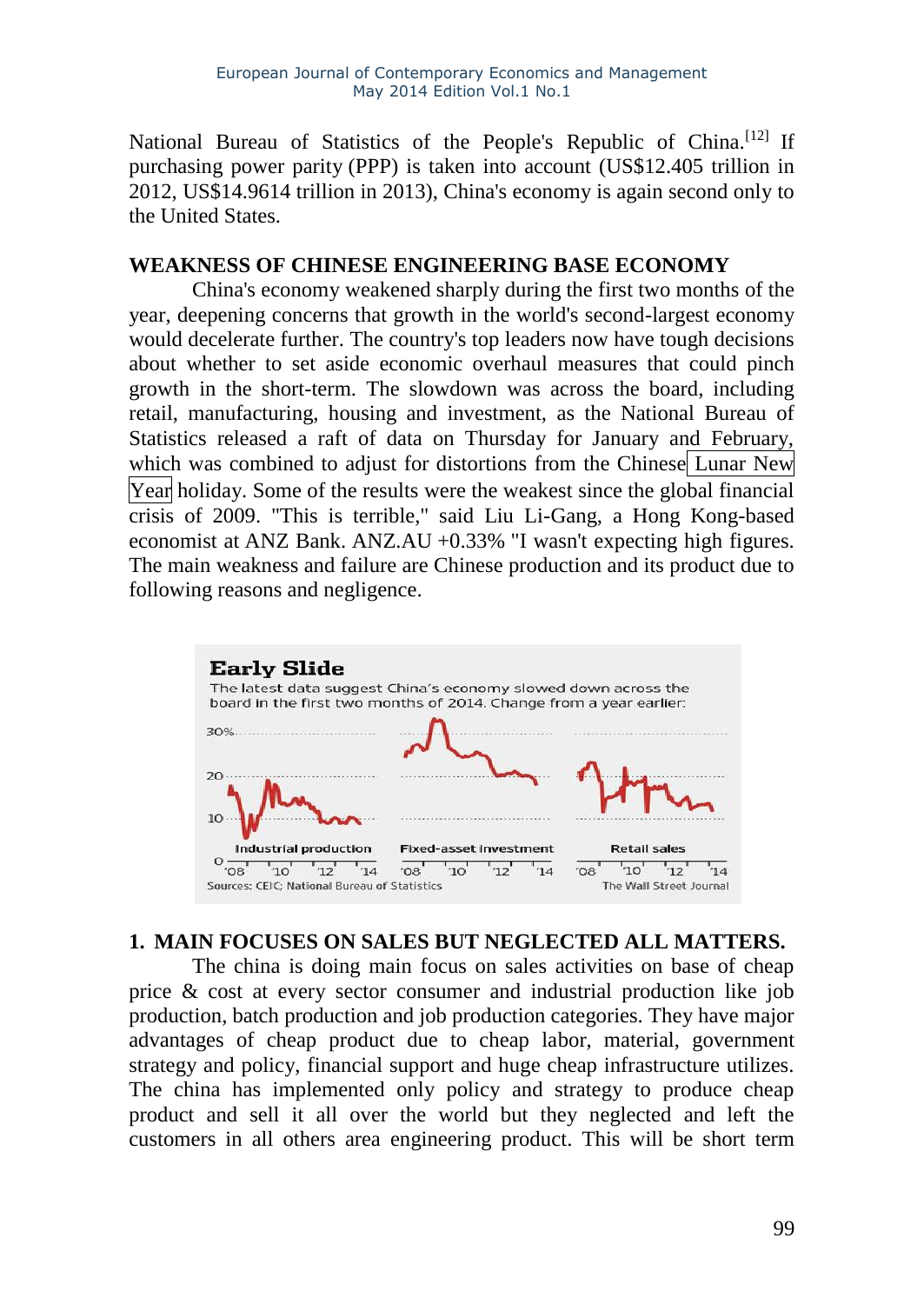techniques to sell in market but not long term. This strategy and policy will be successful in area of very small and consumer's items like toys, lock, pencil, garments and torch like mass production. This is very wrong and weak planning and strategy for 4S products, industrial machinery and equipment, like batch and job production. They were doing to work and policy like Japanese style in 1970 level but still too much weak in many area.

#### **2. POOR INDUSTRIAL MANAGEMENT**

The management of Chinese industries is very weak and poor to retain and sustain customers and this cheap product bubble long time. This is only possible in area of mass production. The management is going to failure in job production and batch production products due to poor and weakness management implementation. All foreign industries are doing very good work and taking full advantage of cheap labor and infrastructure utilizes in china for producing cheap and little quality product as compare to Chinese product. The manager's should review their planning and strategy about production, TQM, TQC, distributer network and after sales etc. Dr. Edward Deming is father of quality in japans with help of its 14-points which adopt Toyota and all others Japanese companies.

#### **3. POOR DOCUMENTATION**

The china companies and industries are very weak and poor in documentation at international level. Many companies are producing customers catalog in Chinese languages. There are many weakness areas in poor information about product. They do not know about last production model and its parts due to weak and poor documentation. They did not know about what they were produced last years. There is no standardization which they are producing last many years. They are using something's in one year production and next year new different parts but customers confused due to change in product every year. They are changing very rapidly in product design and parts, and even engine. There are many mistakes in parts and product due to no standardization in product long term.

- Poor customers manual information
- Documentation, catalogue, parts list and specification of product
- Many firm are giving in only Chinese language but not in English
- Poor information about product.
- Poor information in parts catalogue.
- Still working on picture feedback.
- Poor in parts number and identification etc.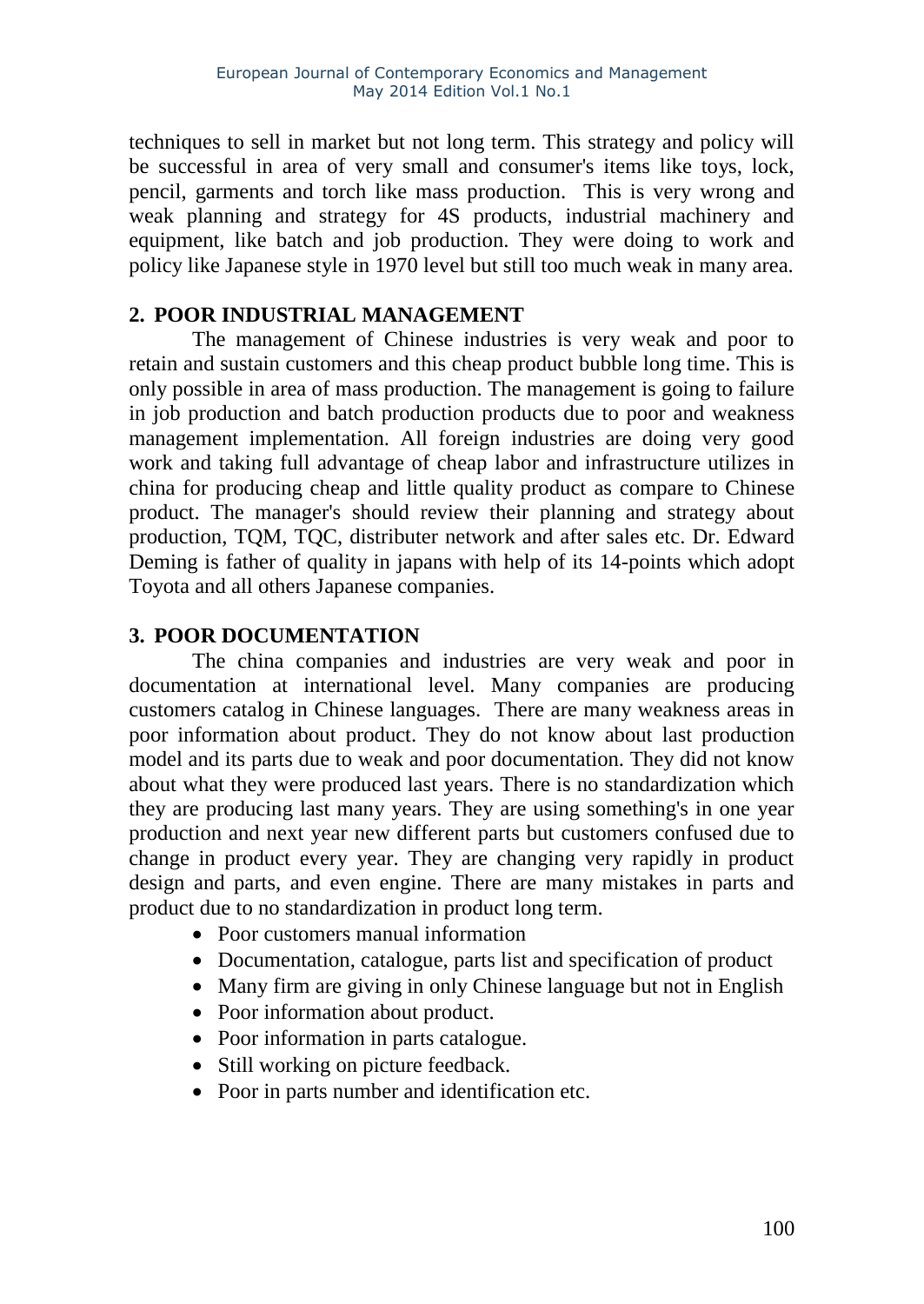#### **4. POOR COMMUNICATION AT INTERNATIONAL LEVEL**

Poor communication is another weakness of Chinese firm and companies at international level. There are few people which are speaking English language. There is only one non technical coordinator which communicates between customers and Chinese professional in the industries. But they are not properly communicated with each others about problems of customers many days. The customers are suffering due to this weak area of Chinese industries many days. The technical communication is very import for international business management.

#### **5. HEAVY MACHINERY DESIGN & WEAK MANUFACTURING.**

The small and consumers product are very simple and easy to product in bulk but less feature. The heavy machinery and industrial equipment is very specialized and technical product in job production. There are many example of batch and job production like Engine, locomotive, submarine, ship , aircraft, industrial equipment heavy machinery , plant, construction machinery, industrial plant and automotive. They are very still too much weak in area of design, metallurgy, manufacturing and mechanical engineering. The china is successful of first step of copy and manufacturing with bad quality on heavy machinery but with cheap price. They have to make expert in many areas of engineering after reach the first of step of engineering to produce something but still remaining to go beyond the excellence in engineering products.

#### **6. HIGH MAINTENANCE COST**

The Chinese heavy product are manufacturing on base of Russian technology, which have very high maintenance cost as compare to others international brand. The quality of industrial equipment and product is not very good but outlook very nice like makeup a lady. The maintenance is also very huge cost in future planning and disturb of work and customers. Japanese, USA and Europe product need to maintenance after 5 years but Chinese start problem within warranty period and one year. The capital cost is very cheap as compare to Japanese, Europe and USA product but maintenance problems started within one year, which is very painful to the customers.

# **7. QUALITY ,TQM & TQC FAILURE**

The quality, total quality management and total quality control are main failure and weak area of heavy machinery and equipment in china. They are still neglected this area in job production. The many countries and customers purchased heavy machinery and equipment due to cheap capital cost with bad experience in within few years due to low quality, breakdown, and high maintenance cost at initial stage. Pakistan purchased locomotive for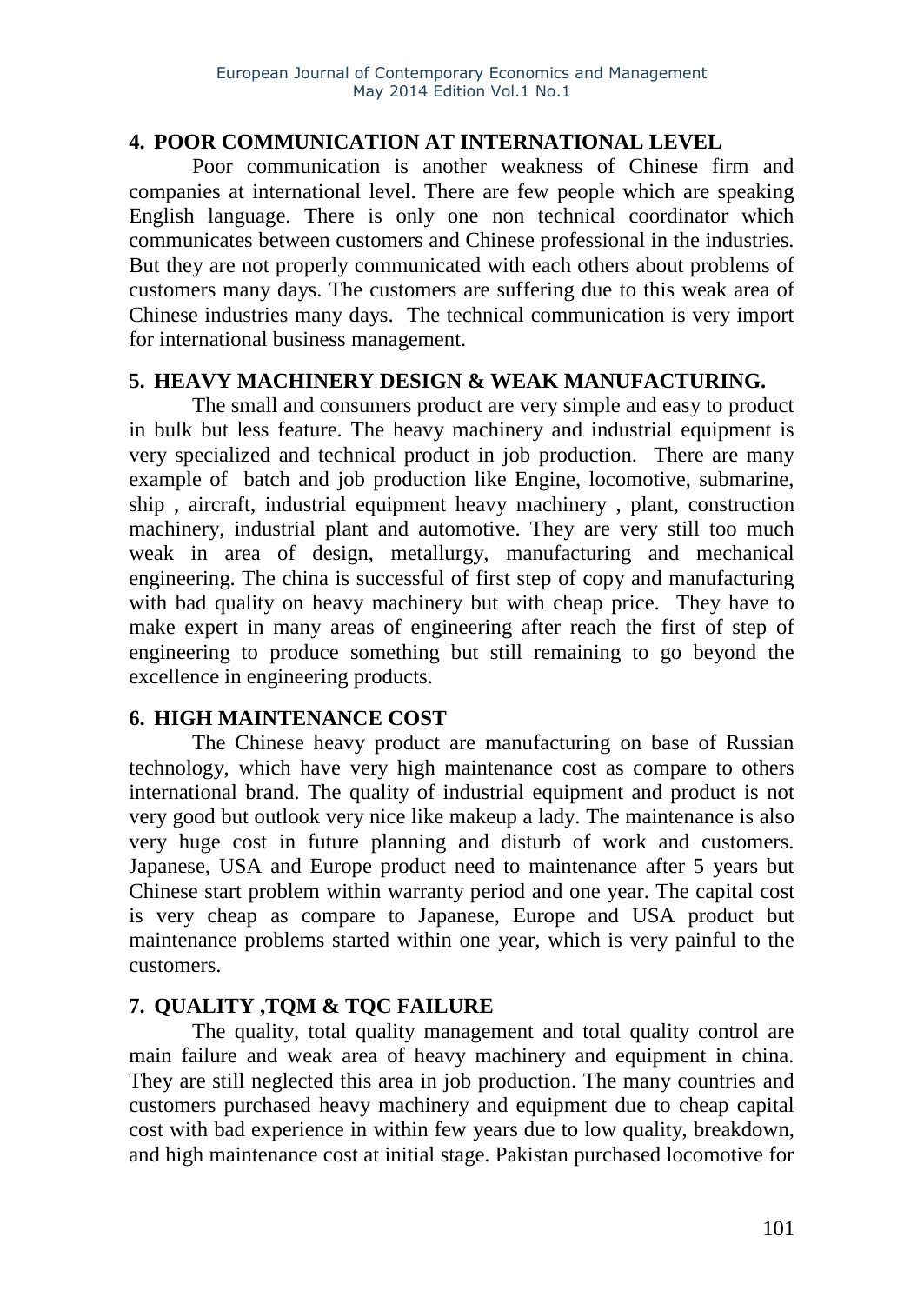Pakistan railways due to very cheap and low capital cost. But they have faced too much problem within few years due to low quality, high maintenance cost and every time breakdown. Still Pakistan is facing problems due to low quality locomotive engine and maintenance problem routine. They should be required an others Dr. Edward Deming Japan for continuous improvement in every area of industries like, quality, production and material etc.

#### **8. POOR FEEDBACK & RESPONSE**

The poor feedback and response is an others very big weakness at international level. The many Chinese firms are not giving proper response and feedback during any warranty and spare parts problems. They are not interested to get feedback and work on it for improving the product. The feedback is very important to any company for achieving the beyond excellence. The many company are ignored and neglected the feedback from customers which is very weak and failure of improvement in future. The many firms have focused only philosophy of sales and lost their position in future due to neglect and ignore point of view regarding customers.

# **9. POOR SERVICE AND AFTER SALES SUPPORT**

This area is very important for any company which wants to retain and restore their customers. The Chinese business philosophy is to sell the product at any cost without consider service and sales support. The heavy machinery and industrial equipment cannot survive in the market without service and after service support. The batch and job production cannot furnish and survive in the market long term.

The china has too much strong in the field of sales with help of cheap cost and manufacturing of product. But they are very weak in others area which is very import and essential to develop and enhance in the international market.

#### **10. POOR RETAIN, SUSTAIN & RESTORE CUSTOMERS**

The china firm is very weak to retain and restore the customers in heavy machinery and industrial equipment long term. They are using same strategy in heavy product like consumer and small items strategy which is total wrong and just for short benefits. The customers are using the heavy machinery and equipment facing too much problem like Sales (Very Strong due to cheap capital cost but low quality), Service (very weak), Spare parts (very Weak), and Customers support (Very Weak)

The customers purchased the heavy machinery and equipment due to low capital investment at initial stage. They are facing too much problems within one years of performance like engine, gears and converter etc. The customers have faced these problems after purchase of heavy products like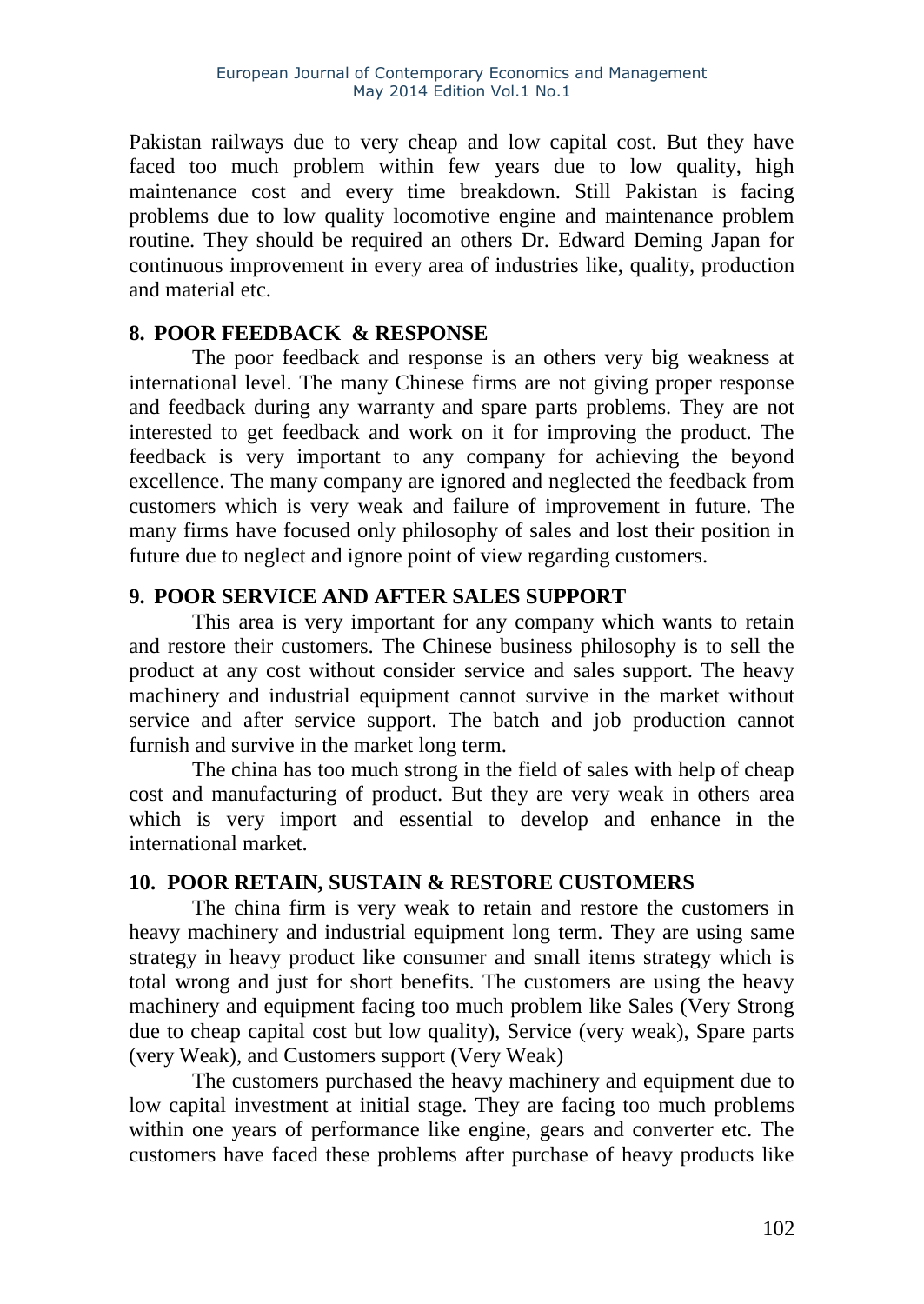slow response, bad performance, Major breakdown of product and its parts, Weak service, Wrong and delay in spare parts, Bad customer support

• Less distributors and dealers network as compare to Japanese and European companies at international level.

# **ECONOMIC HISTORY AND GROWTH (***[Economic history](http://en.wikipedia.org/wiki/Economic_history_of_China_(1949%E2%80%93present)) of China [\(1949–present\)](http://en.wikipedia.org/wiki/Economic_history_of_China_(1949%E2%80%93present))*

From its founding in 1949 until late 1978, the People's Republic of China was a Soviet-style centrally [planned economy.](http://en.wikipedia.org/wiki/Planned_economy) Following Mao's death in 1976 and the consequent end of the [Cultural Revolution,](http://en.wikipedia.org/wiki/Cultural_Revolution) [Deng](http://en.wikipedia.org/wiki/Deng_Xiaoping)  [Xiaoping](http://en.wikipedia.org/wiki/Deng_Xiaoping) and the new Chinese leadership began to [reform the economy](http://en.wikipedia.org/wiki/Economic_reform_in_the_People%27s_Republic_of_China) and move towards a more market-oriented [mixed economy](http://en.wikipedia.org/wiki/Mixed_economy) under one-party rule. [Agricultural collectivization](http://en.wikipedia.org/wiki/Collective_farming) was dismantled and farmlands privatized, while foreign trade became a major new focus, leading to the creation of [Special Economic](http://en.wikipedia.org/wiki/Special_Economic_Zone) Zones (SEZs). Inefficient [state-owned enterprises](http://en.wikipedia.org/wiki/Government-owned_corporation) (SOEs) were restructured and unprofitable ones were closed outright, resulting in massive job losses. Modern-day China is mainly characterized as having a market economy based on private property ownership and is one of the leading examples of state [capitalism.](http://en.wikipedia.org/wiki/State_capitalism) The state still dominates in strategic "pillar" sectors such as energy production and heavy [industries,](http://en.wikipedia.org/wiki/Heavy_industry) but private enterprise has expanded enormously, with around 30 million private businesses recorded in 2008.

# **RECOMMENDATIONS AND CONCLUSION**

The china has many strength and weakness in the field engineering base economy. The china has rapidly progress and growth at international level. This position will be maintained and retained in long term or not. They have adopted the philosophy and strategy of low cost and less investment due to cheap product with help of government facilities and cheap infrastructure utilizes for small items and consumers product. There are many suggestion and guidelines as below.

- 1. The success and failure is due to top management decision making.
- 2. Top management is responsible of success and failure and accepts it with open heart.
- 3. The individual and company level, believing management to be responsible for 99% of all problems.
- 4. The company & Government should be a completed and implemented, policy, plan, strategy and philosophy of management to small or large organizations in the public, private or service sectors.
- 5. They should be adopted towards continuous improvement of product and service after getting regular customer's feedback.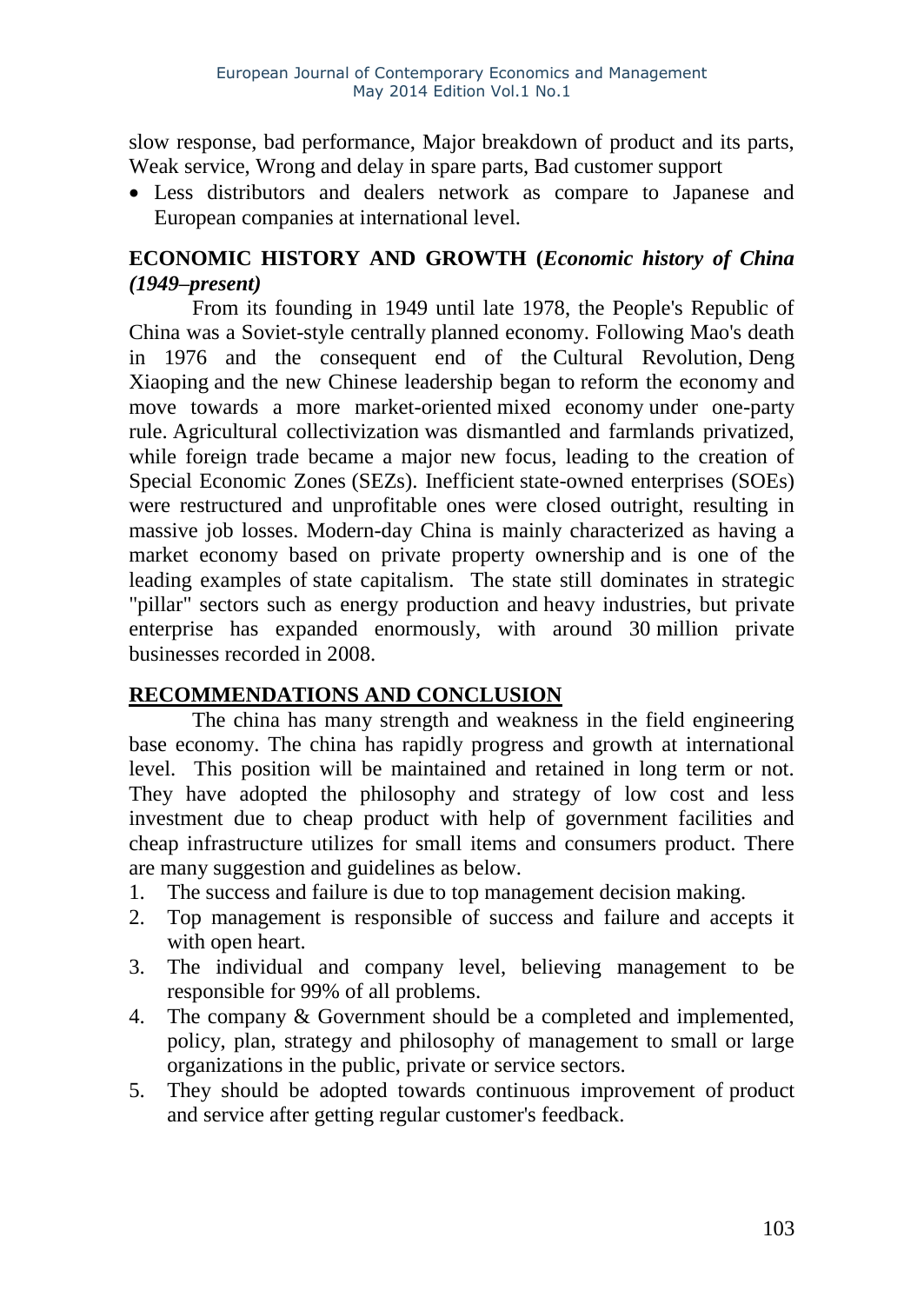- 6. They should be reduced the high maintenance cost after one or two years like.
- 7. They should be adopted same strategy free of maintenance cost of world leader in the field of automobile and electronic.
- 8. The china and companies should be improved and transferred the selling concept into marketing concept.
- 9. They should be adopted and implemented product with 4-S strategy for achieving and competing the world brand.
- 10. They should be adopted to improve of delay, mistakes, quality, documentation and defective workmanship.
- 11. They should be adopted and improved mass inspection, statistical evidence that quality, activities, technical meeting, concurrent engineering, brainstorming and end the practice of awarding business on the basis of price.
- 12. The government and companies should review all industrial development, policy, planning and strategy at national external and internal element.
- 13. They should be adopted and found the problems and then to work continually on the system.
- 14. They should be focused to improve the quality of product and service inside the industries activities and outside at international.
- 15. They should be adopted and promoted to modern methods of training on the job before joining and after joining time to time.
- 16. They should be worked for welfare of worker at any cost, which real heroes of nation to return the money in the country from other countries.
- 17. They should be adopted modern methods of supervision of production workers, service worker and the responsibility of all must be changed from numbers to quality and productivity.
- 18. They should be analyzed and removed the fear, so that everyone may work effectively for the company.
- 19. All employees, workers and management should be participated in decision making at all level.
- 20. They should be used the concurrent engineering and brainstorming between departments with positive attitude to resolve the problems.
- 21. The companies should be published healthy material, technical material, goals, quality policy, posters and slogans for promotion, motivation and enhance workforce.
- 22. They should be removed all non productivity activities and non standard style of product and work.
- 23. They have should be improved and promoted the documentation and communication in both way of commercial and technical area